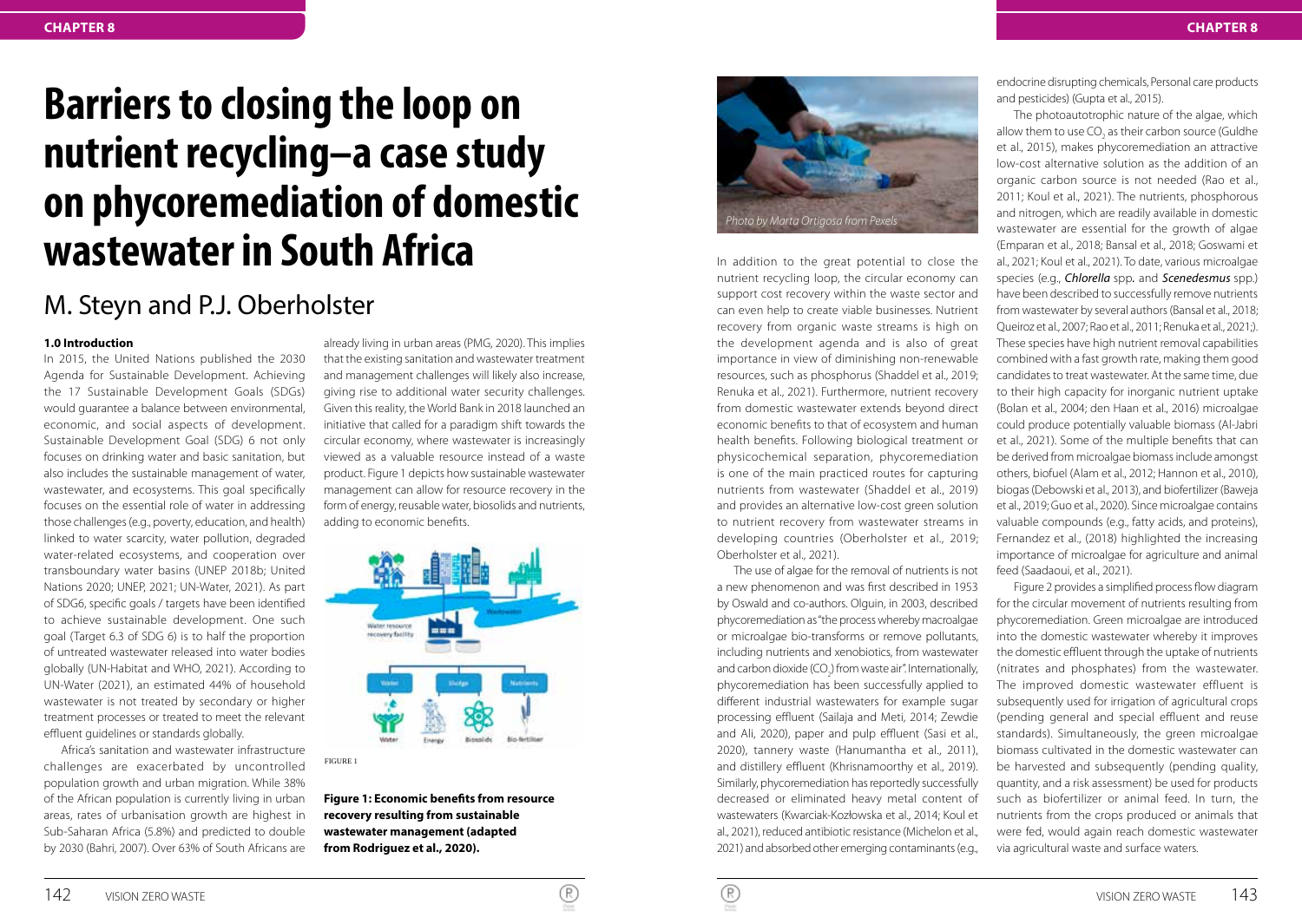

FIGURE 2

# **Figure 2: A simplified process flow diagram showing the circular movement of nutrients resulting from phycoremediation of domestic wastewater.**

The use of phycoremediation as treatment method is gradually increasing globally (Sivasubramanian, 2016; Priyadharshini et al., 2021) but are often implemented as highly technically advanced treatment facilities with controlled environments and dedicated, specifically designed and built infrastructure, such as the highrate algal ponds (Van der Merwe and Brink, 2018). Back in 1996 already, the Belmont Valley WWTW in Grahamstown, South Africa first introduced phycoremediation in combination with wastewater treatment in what is known as an integrated algae pond system (IAPS) (Momba et al., 2014). This system has been operating for several years and while also incorporated with the wastewater treatment, it makes use of much more technical advances and dedicated infrastructure (Momba et al., 2014).

For the current study, phycoremediation was instead acknowledged and implemented with the main aim to: 1) introduce a self-sustaining system that could operate within the existing municipal wastewater infrastructure, 2) would be cost-effective to implement and maintain, 3) would increase the lifespan of the existing waste stabilisation pond system in rural areas, 4) needed to operate without any electricity, and 5) to improve ecosystem services by removing some of the nutrients (nitrates and phosphates) responsible for widespread eutrophication in the surface waters of our country.

Phycoremediation was first implemented at Motetema WWTW in the Sekhukhune District of Limpopo Province of South Africa in 2016 (Engineering News, 2016; Oberholster et al., 2017) and thereafter

in 2017 at Brandwacht WWTW in the Western Cape Province (Mossel Bay Advertiser, 2018; Oberholster et al., 2021). Phycoremediation was implemented as part of the daily operation of these waste stabilisation pond wastewater treatment systems in South Africa, making use of existing infrastructure.

The aim of this paper is to 1) describe the phycoremediation process that has been implemented at the Brandwacht WWTW in the Western Cape, 2) explain the main findings of the research done to date in relation to closing the nutrient loop, and 3) to highlight the main barriers and learning associated with implementing the phycoremediation technology at domestic wastewater treatment plants in South Africa, as these are often not discussed in literature.

# **2.0 Methodology** *2.1 Study site*

Brandwacht is a small rural community close to the towns of Friemersheim and Great Brak within the Garden Route District of the Western Cape Province of South Africa. The Brandwacht community consists of 1 470 people living in 398 houses. Just under half of the community have access to safe piped drinking water. More than 88% of the community have access to flush toilets and 96.7% have electricity. Only 1.8% of the community has a tertiary education (Stats SA, 2017).

Phycoremediation has been implemented as part of the everyday treatment and operation at the Brandwacht wastewater treatment works (WWTW) since March 2017. Brandwacht WWTW (34.0493°S and 22.0573°E) is categorised as a micro-sized treatment works as it treats up to 0.5 Mℓ of domestic wastewater daily. The Brandwacht WWTW consists of 7 gravityfed ponds and is managed by the Mossel Bay local municipality (Figure 3).



FIGURE 3

[**Figure 3: Location map of Brandwacht Wastewater Treatment Works in Brandwag. The WWTW is managed by the Mossel Bay local municipality. The Google Earth image of the Brandwacht WWTW shows the 7 ponds and indicates the three bioreactor tanks (1- 3) as well as the pipeline to dose Pond 3 – Pond 6 with algae.**

# *2.2. Phycoremediation technology implementation 2.2.1 Algae selection*

Following a literature review (Barros, et al., 2015; Martínez, 2016; Zhu et al., 2018) and laboratory scale studies (Oberholster et al., 2017; Oberholster et al., 2021), it was found that a consortium of the microalgae *Chlorella protothecoides* and *Chlorella vulgaris* (Figure 4) had (1) the potential to take up maximum phosphates (b) the fastest exponential growth rates, and (c) can grow at the largest temperature range. The latter species were mass cultured and inoculated at the wastewater treatment works as part of the field study. Before and after introduction of these cultured microalgae species at the wastewater treatment works, natural algal species were closely evaluated and changes after inoculation, monitored (Oberholster et al., 2017; Oberholster et al., 2021).



FIGURE 4

# **Figure 4: Microscope image (600X magnification) of the inoculated algae,**  *Chlorella protothecoides* **and** *Chlorella vulgaris***.**

Oberholster et al. (2021) recently published the changes in the algae assemblages before and one year after mass inoculation of the selected algae consortium at Brandwacht WWTW. The

dominant natural algae before introducing the consortium of algae to the final effluent pond at Brandwacht changed from *Microcystis aeruginosa* (40%) and *Micractinium pussillum* (24%) to *Clorellaprotothecoides* (52%) and *Chlorella vulgaris* (36%). Continuous dosing of the maturation ponds waste ponds with the cultivated microalgae, allowed the *Chlorella*  spp. to dominate and become a self-sustaining system, outcompeting some of the natural species.

#### *2.2.2. Climatic conditions*

Serra-Maia et al. (2016) reported optimum growth temperatures for *C. vulgaris* between 20°C and 28°C in bioreactors, while Fei et al. (2015) observed maximum biomass and lipid production by *C. protothecoides* at 25°C. Growth of both species is however significantly inhibited at 35°C. Climate data (average rainfall, humidity, cloud cover, UV index and temperatures) are summarised for the 2017 study period for Brandwacht WWTW, Mossel Bay (Figure 5). Oberholster et al (2021) recently discussed the impact of the minimum air temperatures of 11°C at Brandwacht (Figure 5A) from June to August as below optimum for the microalgae and that a reduction in algae growth and subsequent biomass could be expected. Huisman et al (2002) reported *C. vulgaris* to have a lower light intensity, therefore not requiring a lot of light to grow. Similarly, Brandt (2015) found *Chlorella* a good competitor and an ideal species for cultivation in lower light locations. The cloudy days in the study area are therefore less likely to impact the algae growth than the temperature changes. As explained in Oberholster et al. (2021), the constantly lower temperatures during the colder winter months, required a change from a 4-week cultivation (Figure 6A) to a 5-week growth period in order reach the required chlorophyll-a level (250 mg  $L^{-1}$ ) and corresponding rich green colour on our simplified algae readiness chart 1 (Figure 6B). Release of the algae at this concentration, as well as weekly manual mixing of the algae in the bioreactors, prevent overshadowing and suspension in the reactor tanks.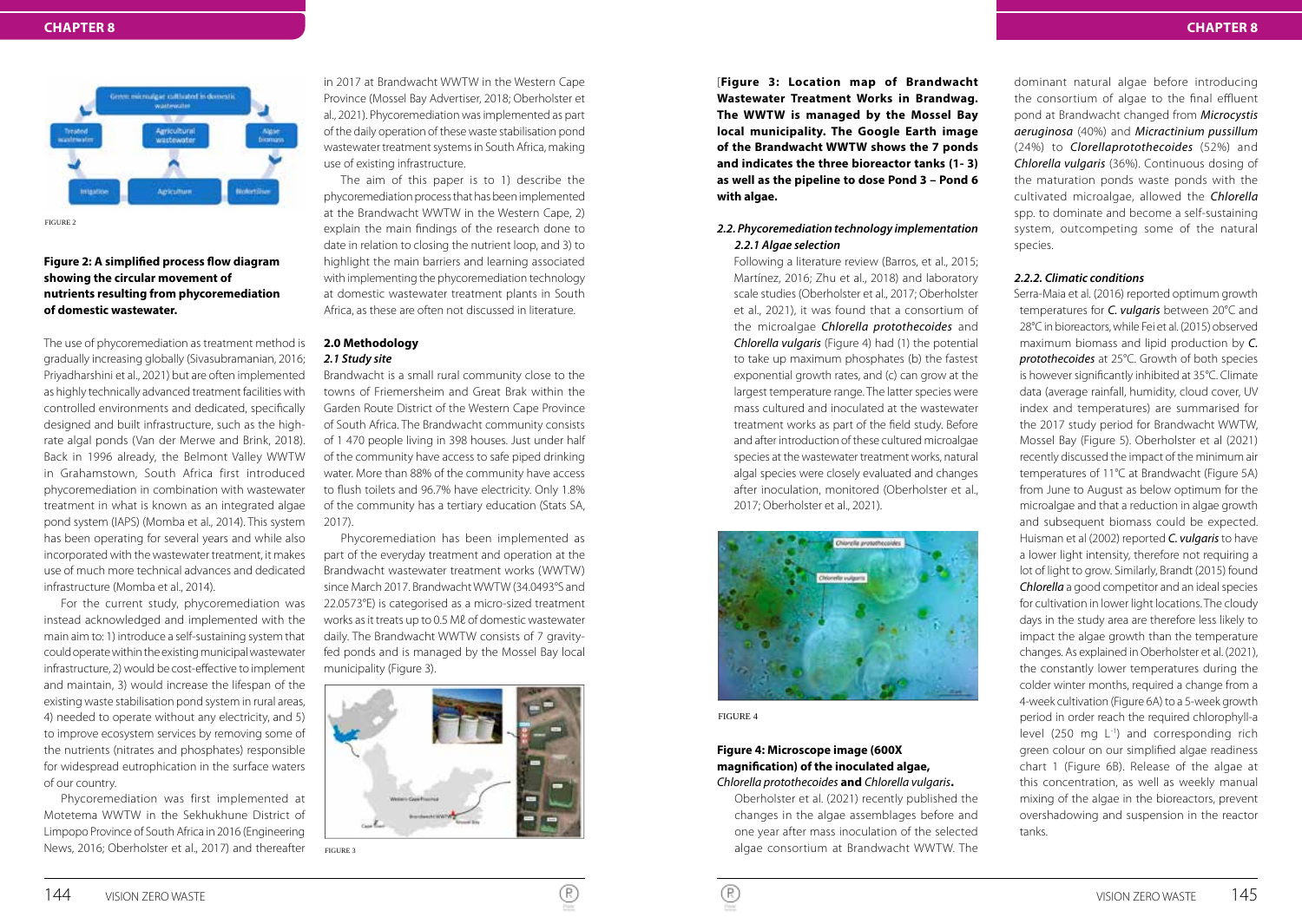

**Figure 5: Climate conditions during 2017 in Mossel Bay. (A) shows the temperature ranges, (B) indicates the average UV index, (C) summarises the % cloud cover as well as the humidity, while (D) depicts the average rainfall (mm) and rainy days. (Source: Weather data obtained from https://www.worldweatheronline.com/ )**

### *2.3 Water Quality Sampling and Analyses 2.3.1 Physicochemical Analyses*

Random water samples were taken before (n=2) and after (n=3) the phycoremediation treatment was implemented at the Brandwacht WWTW as described in Oberholster et al. (2021). The physicochemical water quality analyses of the final effluent (Pond 7) were performed by the accredited water analytical laboratory of the CSIR in Stellenbosch. Analyses were done by means of approved analytical methods detailed in the "Standard Methods for the Analysis of Water and Wastewater" (APHA, AWWA, and WPCF, 1992).

# *2.3.2 Microbiological Analyses*

Microbiological water quality analyses of the water were performed monthly over 6 months (including Summer and Winter conditions) after implementing the phycoremediation technology. Water samples were collected and transported on ice to the CSIR Stellenbosch microbiology laboratory for analyses within 6hrs after sampling. The Colilert-18/Quanti-Tray method for simultaneously detecting total coliforms and *Escherichia coli* (*E. coli*) in water, was employed to determine the log reduction of *E. coli* at each outlet of the 7 Ponds of the Brandwacht WWTW. The *E. coli* count of the final effluent was compared to the Department of Water Affairs and Forestry (DWAF) general and special authorisation standards for discharge of wastewater effluent to a water source (DWAF, 1999), as well as the DWAF (1996) agricultural irrigation guideline for wastewater effluent.



FIGURE 6



FIGURE 6B

**Figure 6: Cultivation process of green microalgae (A) over a 4-week period is shown and (B) algae readiness colour chart. The algae are cultivated in 3 – 5 bioreactors (each 5000L in size). Every week, 20gram fertiliser is added with every 1000L water added to each bioreactor tank. The colour chart (B) allows un-trained or semi-skilled plant operators or maintenance staff to understand the algae readiness level for dosing of the waste ponds.**

#### *2.3.3 Statistical Analyses*

Water quality data were captured in Microsoft Excel Spreadsheets. Simple error bar graphs for the water quality parameters were created in SigmaPlot (Version 14), and statistical analysis was performed using SigmaStat 14. The Mann–Whitney Rank Sum test was used to determine statistical significance for each parameter in the final effluent (Pond 7) of the Brandwacht WWTW. Where data was normally distributed, the Students' t-test was performed to determine significance. In all tests, the level of significance was adopted at p< 0.05.

#### *2.4 Algae Biomass Harvesting*

Following a laboratory assessment on the harvesting of algae biomass from Brandwacht WWTW (Van den Berg et al., 2020), a field assessment was done to test biomass harvesting at pilot scale. A small-scale pilot plant (Figure 7) was installed to test the potential removal and harvesting of the algal biomass for beneficiation, while considering costs and potential future upscaling to derive benefits from the biomass for job creation. The volume of biomass that can be harvested from the ponds, depends on various factors (e.g., climate, size of WWTW), and largely decides the feasibility of beneficiation and potential product development.



FIGURE 7

# **Figure 7: Pilot plant to harvest algae biomass at Brandwacht WWTW. The upper volume of water was pumped from the waste pond to the pilot plant to flocculate and harvest the algae.**

To harvest the algae biomass, flocculation is needed and depending on the end-product and to increase the shelf life of the product, drying of the biomass might be required (Viswanathan et al., 2011). For the paper, Zetag 7557 (provided BASF, Germany), a commercially available synthetic cationic polymer was used as it is currently used by the Mossel Bay local municipality in their day-to-day water treatment activities. Pugazhendhi et al. (2019) recorded a 98% removal efficiency of algae from marine water with this product.

For the current study, Zetag 7557 was mixed with the water as it was pumped from the final oxidation pond into the water troughs (200 L) (Figure 7) to a final concentration of 20ppm (optimal concentration according to Lam et al., 2015). Once flocs formed at the surface, sieves were used to manually collect the algae biomass and allow the excess water to drain.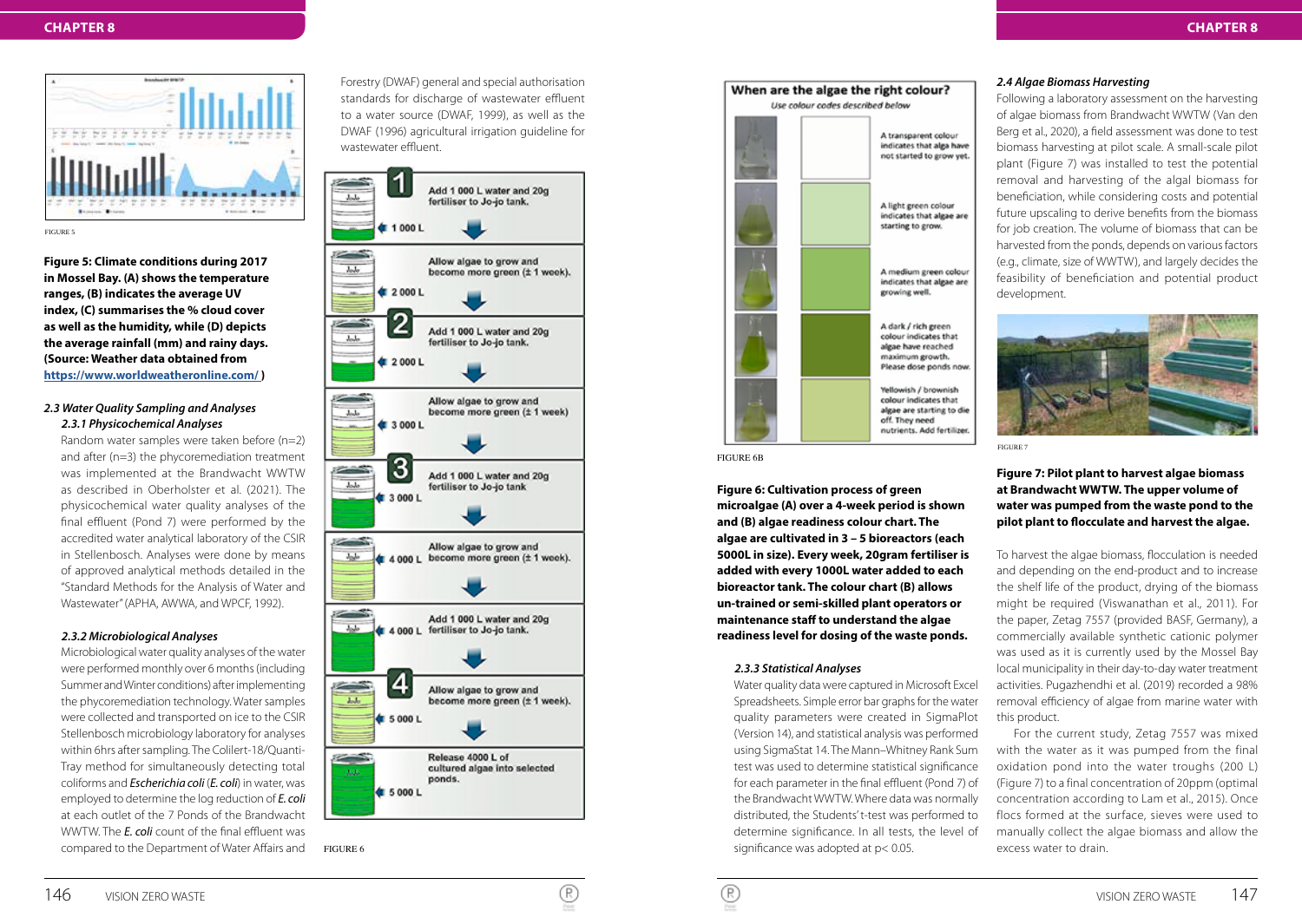#### **3.0 Results and discussion** *3.1 Water Quality*

Figure 8 summarises the physicochemical water quality of the final oxidation pond effluent. It highlights the removal efficiencies of the different parameters before phycoremediation and one year after phycoremediation treatment at Brandwacht WWTW. Phycoremediation resulted in an increase in the pH of the final effluent. Acien et al. (2016) cautions that high pH values can impact the performance and growth of both bacteria and microalgae, thereby impacting their capacity to remove contaminants from the wastewater. The pH increase at Brandwacht was in line with what has been described in literature as it relates to CO<sub>2</sub> depletion with increased growth of the algae (Al-Jabri et al., 2021).



#### FIGURE 8

# **Figure 8: Water quality of Pond 7 before and after phycoremediation. Significantly different results indicated (\*p< 0.05).**

In a controlled laboratory assessment, Singh et al., (2017) recorded rates of up to 87.9% and 98.4% for total nitrogen and total phosphorous removal by C. vulgars. During field trials, Rao et al (2011) found that nitrites and nitrates were reduced by *C.* 

*vulgaris* by 48% and 24% respectively, while a 99% phosphate reduction was achieved in high-rate algal ponds. At Brandwacht, the reduction in total nitrate (73.1% removal) and total phosphorous (50% removal) was significantly different before and after the phycoremediation treatment. These results contrasted with what we found at the first pilot plant in Limpopo (Oberholster et al (2017) where 74.4% of the total phosphorous were removed and only 35.4% of the total nitrogen. Oberholster et al (2021) reported much less cloudy days and warmer temperatures at Motetema. Motetema also had far larger total nitrogen concentrations to start with compared to total phosphorous concentrations. Acien et al (2016) stated the importance of the N/P ratio in wastewater as excess nitrogen cannot be removed if phosphorous content is insufficient to allow such removal. The N:P ratio at Brandwach WWTW was 3.4:1 before and 1.8:1 after treatment respectively (Oberholster et al., 2021). There was an increase in electrical conductivity after treatment, exceeding the South African effluent discharge standards of 150 mg L-1. Even though COD levels were reduced by 6.6% from 122 mg L<sup>-1</sup> to 114 mg L-1, Oberholster et al (2021) noted that the COD still did not meet the South African effluent discharge standard (75 mg L<sup>-1</sup>) after treatment.

The removal of microbial pathogens from domestic wastewater by means of phycoremediation has been described in literature (Rath, 2012; Emparan et al., 2019; Koul et al., 2021). The microbiological water quality in terms of log *E. coli* numbers in the effluent of each of the 7 ponds at Brandwacht WWTW is depicted in Figure 9. From the inlet of raw sewage ( $E.$  coli =  $\sim$  6.84 x 106) to Pond 1 to the final effluent of Pond 7 ( $\bm{E}$ . coli = ~69), there is more than a 5-log reduction in *E. coli* numbers. Prior to implementing the phycoremediation treatment technology, the Brandwacht WWTW already achieved the DWAF General Standard (red line at 1000 *E. coli*/100mL) for effluent discharge into a water source. Since implementation however, a further two log reduction was seen from Pond 3 onwards and improved water quality was achieved earlier on in the treatment process. The microbiological quality of the final effluent is such that it can be used for irrigation of sports fields or specific crops (DWAF, 1996). The phycoremediation technology therefore contributed to improved microbiological water quality of the

effluent and improved the potential for reuse of the effluent. The phycoremediation technology did not improve the microbiological water quality to that of the target water quality range (0 *E. coli*/100mL) or special standard (DWAF, 1999) for unlimited reuse and irrigation (DWAF, 1996) indicated by the blue line.



**Figure 9: Log reduction of** *E. coli* **and compliance to DWAF effluent discharge standards (DWAF, 1999).**

#### *3.2 Biomass harvesting*

Barros et al. (2015) reviewed some of the main advantages and disadvantages of the technologies available to harvest microalgae. Flocculation, depending on the flocculant used, adds to the cost and can also be toxic to the end-product or final effluent thereby limiting its re-use (Branyikova et al., 2018; Zhu et al., 2018). Chemical flocculation by means of Zetag 7557 was performed under field conditions. The algae started forming large flocs on the surface of the water troughs within 5 minutes of contact with wastewater (Figure 10).

Wang et al. (2010) reported that microalgae biomass concentrations are usually low (range of 0.5–3.0 g  $L^{-1}$ ), because of light limitations. This, together with the small cell size of microalgae, renders biomass harvesting costly and energy consuming. Low microalgae biomass concentrations of 0.5 g L<sup>-1</sup> were associated with open pond reactors, while photobioreactors could have concentrations up to 5g L<sup>-1</sup> (Vandamme et al., 2013). Few studies reported in-field results from open ponds only using flocculation. Ghayala and Padayaa (2013) reported microalgae concentrations of 10 mg L-1 (day 7) after growing microalgae in 10 L bioreactors, making use of centrifugation during harvesting. A total mass of **4** 625mg +/- 50mg of wet algae biomass was collected **3 General Standard** from every 1000 L of wastewater at Brandwacht. **2** However, this was the results of the first trial and should **1** be repeated, possibly under summer conditions. In-**0 Special Standard** field trials of different flocculants or other harvesting **Pond 1 Pond 2 Pond 3 Pond 4 Pond 5 Pond 6 Pond 7** methods should be investigated.



FIGURE 10

**7**

# **Figure 10 Photos of the in-field flocculation and harvesting of algae biomass at Brandwacht WWTW.**

#### *3.3 Barriers to phycoremediation at the pilot sites*

Increasingly, phycoremediation is successfully implemented to remove pollutants from wastewater, while simultaneously harvesting beneficial biomass for various end-products. The advantages of phycoremediation and closing the nutrient loop is clear and well documented in literature (Rao et al., 2011; Renuka, et al., 2020). The technology can be implemented as a low cost, green solution that does not require high energy or an additional carbon source (Whitton et al., 2015; Oberholster et al., 2019). In fact, the algae use CO<sub>2</sub> as its carbon source, which has further positive impacts for sustainability with regards to reduction in greenhouse gas emissions (Ghayala and Pandyaa, 2013; Singh et al., 2019). However, the success of the phycoremediation technology is directly linked to various aspects such as microalgae selection, closed versus open culture systems, climate-related aspects, as well as harvesting techniques ((Whitton et al., 2015; Koul et al., 2021).

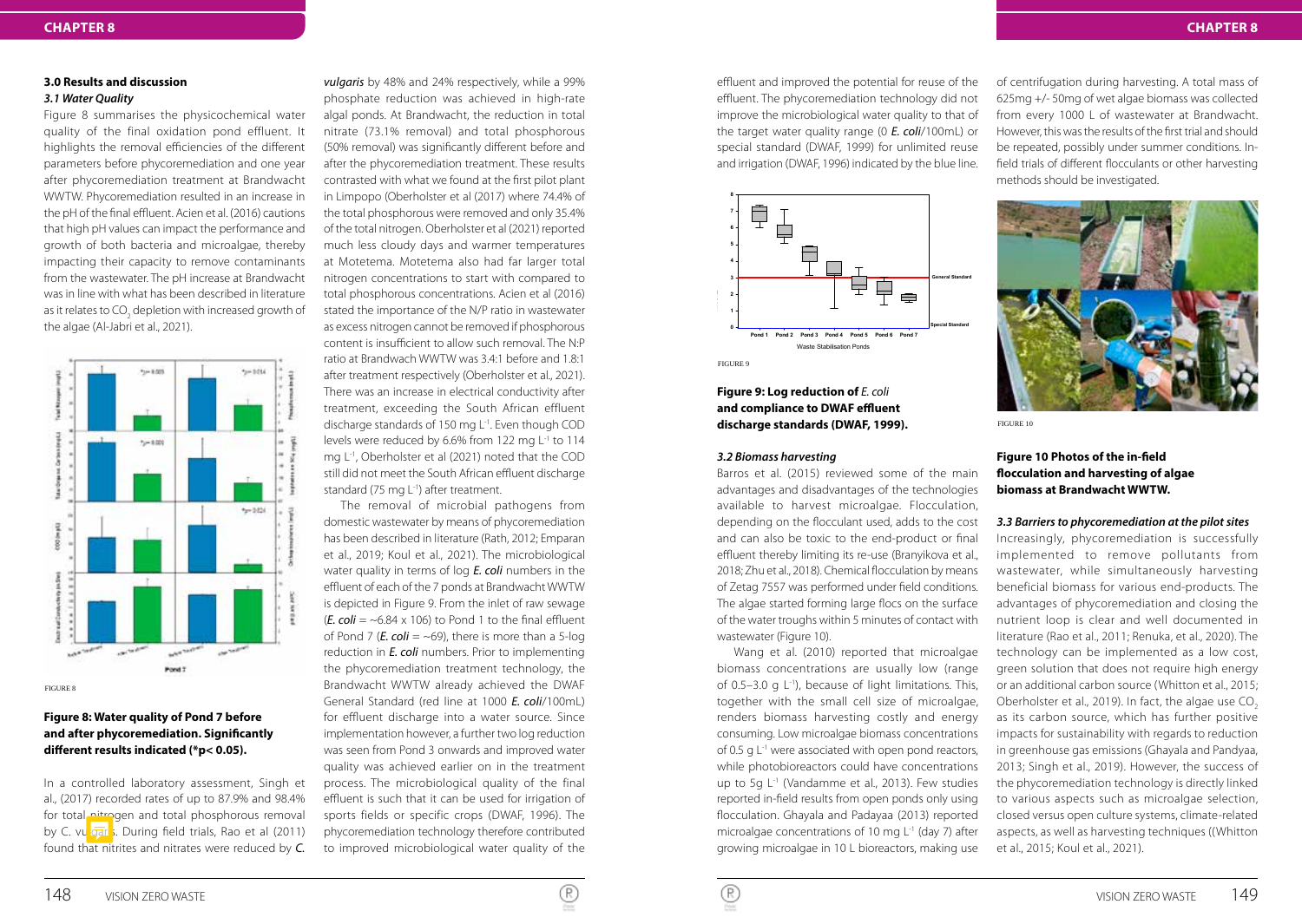Climate variations can negatively impact the growth rate of the selected microalgae and overall performance of the treatment making use of open ponds (in our case, existing waste stabilization oxidation ponds), causing delays in system turnaround times as was seen at Brandwacht WWT. The study area frequently experienced >30% cloud cover for 80% of the time which resulted in a changed Winter cultivation framework of 5 weeks instead of 4. Even after careful selection of the microalgae consortium, *Chlorella vulgaris* and *Chlorella protochoides*, for their large biomass potential and wide optimum growth temperature range, low biomass concentrations were retrieved.

Considering the high pH of the water and the temperature fluctuations, as well as the fact that the algae was cultivated in open waste stabilisation ponds, the low microalgae concentrations retrieved is not surprising. Subsequent research showed that the flocculant supplied by the local municipality,



is best used in marine waters and might not have retrieved efficient concentrations of the *Chlorella* spp. The algae biomass, in contrast to most studies, was not centrifuged nor concentrated, or dried as these costs or infrastructure would not be available to rural municipalities in South Africa. While the technology improved the physicochemical and microbiological water quality, and obtained good nutrient removal efficiencies, the treatment failed to improve the water quality to comply with the South African effluent discharge standards. This limits some of the reuse options in terms of reuse of the water for irrigation and the type of crop (e.g., sports fields or food crops) that could be irrigated. Based on the low microalgae biomass concentration harvested, feasibility of the technology and further initiatives to improve the low-cost system, should be investigated. The costs and need for solar-/ wind turbines connected to a mixer in the bioreactor or the addition of an extra bioreactor to increase algae cultivation and subsequent biomass, should be interrogated. This might assist in improving the effluent quality to within the guideline limits. Harvesting of the algae biomass requires further research in terms of flocculant and harvesting technique. The environmental impact of the flocculant used for harvesting algae biomass should be carefully selected based on the end-product envisaged.

#### **4.0 Conclusion**

Even though large-scale production of microalgae is an emerging technology, it shows great advantages, also for rural areas of developing countries. Domestic wastewater of improved quality could be obtained at very low cost, reducing the selling prices of irrigation water for agricultural production. Harvested biomass can be exploited as algal bio-fertilizer in African countries with an agriculture dominant sector. With the nutrient recovery by microalgae growth, potential pollution of the wastewater can be dramatically reduced to prevent eutrophication in waterbodies. There are however several barriers and disadvantages, especially when trying to keep the costs to the minimum. Cultivation of the microalgae in open waste stabilisation ponds, render them sensitive to climate fluctuations or low biomass concentrations. Costeffective ways to harvest enough microalgae biomass for producing bio-fertilisers and allow for small scale job creation in developing countries are needed.

#### **References**

- Acien, F.G., Gomez-Serrano, C., Morales-Amaral, M., Fernandez-Sevilla, J.M., Molina-Grima, E. 2016. Wastewater treatment using microalgae: how realistic a contribution might it be to significant urban wastewater treatment? Appl. Microbiol. Biotechnol. 100, 9013-9022.
- Alam, F., Datea, A., Rasjidina, R., Mobinb, S., Moriaa, H., Baquic, A. 2012. Biofuel from algae- Is it a viable alternative? Evolving Energy-IEF International Energy Congress (IEF-IEC2012). Procedia Engineering 49 ( 2012 ) 221 – 227.
- Al-Jabri, H.; Das, P.; Khan, S.; Thaher, M.; AbdulQuadir, M. Treatment of Wastewaters by Microalgae and the Potential Applications of the Produced Biomass—A Review. Water 2021, 13, 27. https:// doi.org/10.3390/w13010027.
- APHA (American Public Health Association), AWWA (American Water Works Association) and Water Pollution Control Federation (WPCF). 1992. Standard Methods for the Examination of Water and Wastewater, 19th ed.; APHA, AWWA, and WPCF: Washington, DC, USA, 1992.
- Bahri, A. 2007. Water reuse in Africa challenges and opportunities. In: Huber, H., Wilderer, P., Paris, S (Eds.). Water Supply and Sanitation for all: Obligation of the Water Professionals for Our Common Future – International Symposium, Berching, Germany, 27-28 September 2007. London, UK, IWA Publishing, pp. 307-322.
- Bansal, A., Shinde, O., and Sarkar, S. 2018. Industrial Wastewater Treatment Using Phycoremediation Technologies and Co-Production of Value-Added Products. J. Bioremediat. Biodegrad., 2018, 9:1, DOI: 10.4172/2155-6199.1000428.
- Barros, A.I., Gonçalves, A.L., Simões, M., and Pires, J.C.M. 2015. Harvesting techniques applied to microalgae: A review. Renewable and Sustainable Energy Reviews 41 (2015) 1489–1500.
- Baweja P., Kumar S., Kumar G. 2019. Organic Fertilizer from Algae: A Novel Approach Towards Sustainable Agriculture. In: Giri B., Prasad R., Wu QS., Varma A. (eds) Biofertilizers for Sustainable Agriculture and Environment. Soil Biology, vol 55. Springer, Cham. https://doi.org/10.1007/978-3-030-18933-4\_16.
- Bolan, N.S., Wong, L., and Adriano, D.C. 2004. Nutrient removal from farm effluents. Bioresour. Technol. 94 251-260.
- Brandt, S. 2015. Outdoor cultivation of Chlorella vulgaris–Assessment of yield influencing parameters and application as biogas substrate. Doktorin der Naturwissenschaften, genehmigte Dissertation, Technischen Universität Hamburg-Harburg, https://d-nb.info/1073244555/34
- Branyikova, I., Prochazkova, G., Potocar, T., Jezkova, Z., Branyik, T. 2018. Harvesting of Microalgae by Flocculation. Fermentation 2018, 4, 93; doi:10.3390/ fermentation4040093.
- Dębowski, M., Zieliński, M., Anna Gral, A., Dudek, M. Algae biomass as an alternative substrate in biogas production technologies—Renewable and Sustainable Energy Reviews, 27 (2013):596 – 604.
- Den Haan, J., Huisman, J., Brocke, H., Goehlich, H., Latijnhouwers, K.R.W., van Heeringen, S., Honcoop, S.A.S., Bleyenberg, T.E., Schouten, S., Cerli, C., Hoitinga, L., Vermeij, M.J.A., and Visser, P.M. 2016. Nitrogen and phosphorus uptake rates of different species from a coral reef community after a nutrient pulse. Sci Rep 6, 28821 (2016). https:// doi.org/10.1038/srep28821
- DWAF (Department of Water Affairs and Forestry). 1996. South African Water Quality Guidelines (second edition). Volume 4: Agricultural Use: Irrigation.
- Emparan, Q., Harun, R., Danquah, M.K. 2019. Role of phycoremediation for nutrient removal from wastewaters: a review Appl. Ecol. Environ. Res., 17 (2019), pp. 889-915, 10.15666/aeer/1701\_889915
- Engineering news. 2016. CSIR successfully purifies sewage using algae. Article by: Victor Moolman, 22 April 2016. https://www.engineeringnews.co.za/ article/csir-successfully-purifies-sewage-usingalgae-2016-04-22
- Fernández, A., Gabriel, F., Cintia, G.S., María, F.S.J. 2018. Recovery of Nutrients from Wastewaters Using Microalgae. Frontiers in Sustainable Food Systems, Vol 2 (2018): 59, https://www.frontiersin. org/article/10.3389/fsufs.2018.00059.
- Ghayala, M.S., and Pandyaa, M.T. 2013. Microalgae biomass: a renewable source of energy. International Conference on Sustainable Energy Engineering and Application [ICSEEA 2012]. Energy Procedia 32 ( 2013 ) 242 – 250; doi: 10.1016/j. egypro.2013.05.031
- Guldhe, A., Bhola, V., Rawat, I., and Faizal Bux, F. 2015. Carbon Dioxide Sequestration by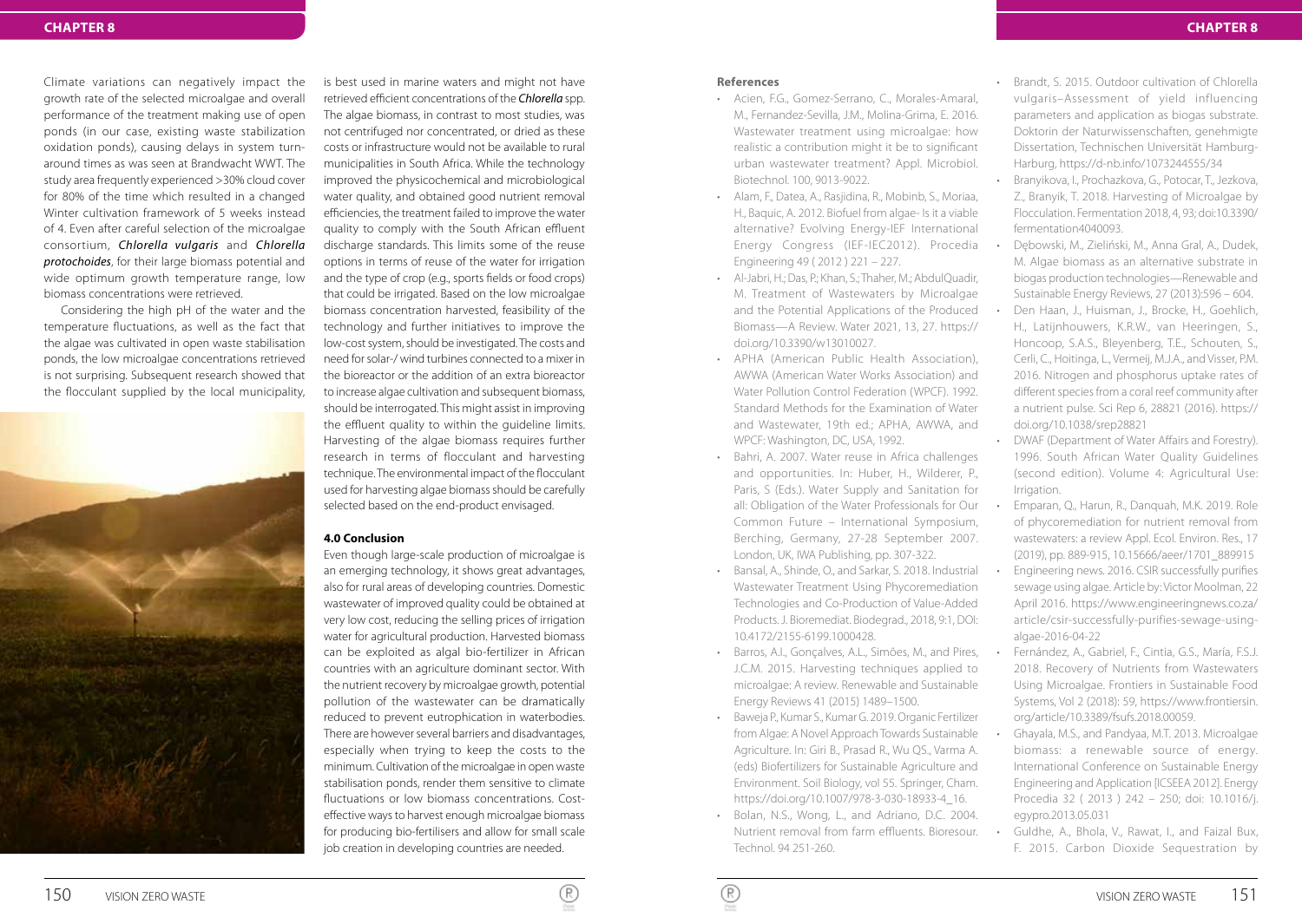Microalgae: Biorefinery Approach for Clean Energy and Environment. Chapter 12 in: B. Singh et al. (eds.), Algae and Environmental Sustainability, Developments in Applied Phycology 7, DOI 10.1007/978-81-322-2641-3\_11.

- Guo S., Wang P., Wang X., Zou M., Liu C., Hao J. 2020. Microalgae as Biofertilizer in Modern Agriculture. In: Alam M., Xu JL., Wang Z. (eds) Microalgae Biotechnology for Food, Health and High Value Products. Springer, Singapore. https:// doi.org/10.1007/978-981-15-0169-2\_12.
- Gupta, S.K., Shriwastav, A., Kumari, S., Ansari, F.A., Malik, A., and Bux, F. 2015. Phycoremediation of Emerging Contaminants. Chapter 11 in: B. Singh et al. (eds.), Algae and Environmental Sustainability, Developments in Applied Phycology 7, DOI 10.1007/978-81-322-2641-3\_11.
- Hannon, M., Gimpel, J., Tran, M., Rasala, B., & Mayfield, S. 2010. Biofuels from algae: challenges and potential. Biofuels, 1(5), 763–784. https://doi. org/10.4155/bfs.10.44.
- Hanumantha, R.P., Kumar, R., Raghavan, B.G., Subramanian, V.V., and Sivasubramanian, V. 2011. Application of phycoremediation technology in the treatment of wastewater from a leatherprocessing chemical manufacturing facility. Water SA, 37(1), 07-14. Retrieved November 16, 2021, from http://www.scielo.org.za/scielo.php?script=sci\_ arttext&pid=S1816-79502011000100002&lng=e n&tlng=en.
- Koul, B., Sharma, K., and Shah, M.P. 2021. Phycoremediation: A sustainable alternative in wastewater treatment (WWT) regime. Environmental Technology & Innovation (2021), doi: https://doi.org/10.1016/j.eti.2021.102040.
- Krishnamoorthy, S., Manickam, P., andMuthukaruppan, V. 2019. Evaluation of distillery wastewater treatability in a customized photobioreactor using blue-green microalgae
- Laboratory and outdoor study, Journal of Environmental Management, Volume 234, 2019, Pages 412-423, ISSN 0301-4797, https://doi. org/10.1016/j.jenvman.2019.01.014.
- Kwarciak-Kozłowska, A., Sławik-Dembiczak, L., Bańka, B. 2014. Phycoremediation of wastewater:
- heavy metal and nutrient removal processes. Environmental Protection and Natural Resources, Vol 25 (62):51-54, DOI 10.2478/oszn-2014-0026.
- Lam, G.P., Zegeye, E.K., Vermuë, M.H., Kleinegris, D.M.M., Eppink, M.H.M., Wijffels, R.H., Olivieri, G. 2015. Dosage effect of cationic polymers on the flocculation efficiency of the marine microalga Neochloris oleoabundans, Bioresource Technology (2015), doi: http://dx.doi.org/10.1016/j. biortech.2015.09.097.
- Lugo, L.A.,.Thorarinsdottir, R.I., Bjornsson, S., Palsson, O.P., Skulason, H., Johannsson, S., and Brynjolfsson, S. 2020. Remediation of Aquaculture Wastewater Using the Microalga Chlorella sorokiniana,.Water 2020, 12, 3144; doi:10.3390/w12113144
- Michelon, W., da Silva, M.L.B., Matthiensen, A., Silva, E., Pilau, E.J., de Oliveira Nunes, E., Hugo Moreira Soares, HM. 2021. Microalgae produced during phycoremediation of swine wastewater contains effective bacteriostatic compounds against antibiotic-resistant bacteria, Chemosphere, Volume 283, 2021, 131268, ISSN 0045-6535, https:// doi.org/10.1016/j.chemosphere.2021.131268.
- Mossel Bay Advertiser. 2018. Mossel Bay Municipality Going Green. January, 2018. https://www.africanctc.net/fileadmin/uploads/actc/Knowledge/ Water\_Adaptation/Algae\_nutrient\_harvesting/ Mossel\_Bay\_Municipality\_going\_green\_\_\_ Mossel\_Bay\_Advertiser.pdf
- Oberholster, P.J.,Cheng, P., Claassen, M., De Klerk, A.R., De Klerk, L.P., McMillan, P., and Naidoo, M. 2017. Operational and Training Manual for Algal-Based Tertiary Treatment in Maturation Ponds of the Motetema Wastewater Treatment Works. WRC Report No. TT707/16. Water Research Commission, Pretoria.
- Oberholster, P.J., Cheng, P.H., Genthe, G., and Steyn, M. 2019. The environmental feasibility of low-cost algae-based sewage treatment as a climate change adaption measure in rural areas of SADC countries. Journal of Applied Phycology, 31, pages 355–363. https://doi.org/10.1007/s10811-018-1554-7.
- Oberholster, P.J.; Steyn, M.; Botha, A.-M. 2021. A Comparative Study of Improvement of Phycoremediation Using a Consortium of Microalgae in Municipal Wastewater Treatment Pond Systems as an Alternative Solution to Africa's Sanitation Challenges. Processes 2021, 9, 1677. https://doi.org/10.3390/pr9091677.
- Olguin, E.J. 2003. Phycoremediation: key issues for cost-effective nutrient removal processes. Biotechnol. Adv. 22 81-91.
- Oswald, W.J., Gotaas, H.B., Ludwig, H.F., Lynch, V., 1953. Algae symbiosis in oxidation ponds: III. Photosynthetic oxygenation. Sewage Ind. Wastes 25, 692–705. https://www.jstor.org/ stable/25032197.
- PMG (Parliamentary Monitoring Group). 2020. Urbanisation. https://pmg.org.za/page/ Urbanisation. Accessed: 12 July 2021.
- Priyadharshini, S.D., Babu, P.S., Manikandan, S., Subbaiya, R., Govarthanan, M. Karmegam, N. 2021. Phycoremediation of wastewater for pollutant removal: A green approach to environmental protection and long-term remediation, Environmental Pollution, Volume 290, 2021, 117989, ISSN 0269-7491, https://doi.org/10.1016/j. envpol.2021.117989.
- Prudence M Mambo, P.M., Westensee, D.K., Zuma, B.M., and Cowan, A.K. 2014. The Belmont Valley integrated algae pond system in retrospect. Water SA Vol. 40 No. 2 April 2014, http://dx.doi. org/10.4314/wsa.v40i2.21.
- Queiroz, M.I., Lopes, E.J., Zeka, L.Q., Bastos, R.G., and Goldbeck, R. 2007. The kinetics of the removal of nitrogen and organic matter from parboiled rice effluent by cyanobacteria in a stirred batch reactor. Bioresour. Technol. 98 2163-2169.
- Rao, P.H., Kumar, R.R., Raghavan, B.G., Subramanian, V.V. and Sivasubramanian, V. 2011. Application of phycoremediation technology in the treatment of wastewater from a leather-processing chemical manufacturing facility. Water SA, Volume 37(1), 7-14; https://doi.org/10.4314/wsa.v37i1.64099.
- Renault, F., Sancey, B., Charles, J., Morin-Crini, N., Badot, P.-M., Winterton, P., Crini, G., 2009. Chitosan flocculation of cardboard-mill secondary biological wastewater. Chem. Eng. J. 155, 775–783.
- Renuka, N., Ratha, S.K., Kader, F., Rawat,I., and Bux, F. 2021. Insights into the potential impact of algae-mediated wastewater beneficiation for the circular bioeconomy: A global perspective, Journal of Environmental Management, Volume 297, 2021, 113257, ISSN 0301-4797, https://doi.org/10.1016/j. jenvman.2021.113257.
- Rodriguez, D.J., Serrano, H.A., Delgado, A., Nolasco, D., Saltiel, G. 2020. From Waste to Resource: Shifting

paradigms for smarter wastewater interventions in Latin America and the Caribbean. World Bank, Washington, DC.

- Saadaoui, I., Rasheed, R., Aguilar, A. et al. Microalgalbased feed: promising alternative feedstocks for livestock and poultry production. J Animal Sci Biotechnol 12, 76 (2021). https://doi.org/10.1186/ s40104-021-00593-z
- Sailaja, B. and Bharati S. Meti. 2014. Treatment of Sugar Process Waste Water and Biogas Production using Algal Biomass." International journal of engineering research and technology 3: p61–67
- Sasi, P.K.C., Viswanathan, A., Mechery, J., Thomas, D.M., Jacob, J.P., and Paulose, S.V. 2020. Phycoremediation of Paper and Pulp Mill Effluent using Planktochlorella nurekis and Chlamydomonas reinhardtii – A Comparative Study. Journal of Environmental Treatment Techniques, 2020, Volume 8, Issue 2, Pages: 809-817.
- Shaddel, S.; Bakhtiary-Davijany, H.; Kabbe, C.; Dadgar, F.; Østerhus, S.W. 2019. Sustainable Sewage Sludge Management: From Current Practices to Emerging Nutrient Recovery Technologies. Sustainability 2019, 11, 3435.
- Sharma, B.R., Dhuldhoya, N.C. and Merchant, U.C. 2006. Flocculants—an ecofriendly approach. J. Polym. Environ. 14, 195–202.
- Singh, R., Birru, R. and Sibi, G. 2017. Nutrient Removal Efficiencies of Chlorella vulgaris from Urban Wastewater for Reduced Eutrophication. Journal of Environmental Protection, 8, 1-11.
- http://dx.doi.org/10.4236/jep.2017.81001
- Singh, J., and Dhar, D.W. 2019 Overview of Carbon Capture Technology: Microalgal Biorefinery Concept and State-of-the-Art. Front. Mar. Sci. 6:29. doi: 10.3389/fmars.2019.00029
- Sivasubramanian, V. 2016. Chapter 17– Phycoremediation and Business Prospects, Editor(s): M.N.V. Prasad, Bioremediation and Bioeconomy, Elsevier, 2016, Pages 421-456, ISBN 9780128028308, https://doi.org/10.1016/ B978-0-12-802830-8.00017-4.
- Škufca, D., Kovačič, A., Prosenc, F., Bulc, T.G., Heath, D., and Heath, E. 2021. Phycoremediation of municipal wastewater: Removal of nutrients and contaminants of emerging concern, Science of The Total Environment, Volume 782, 2021,